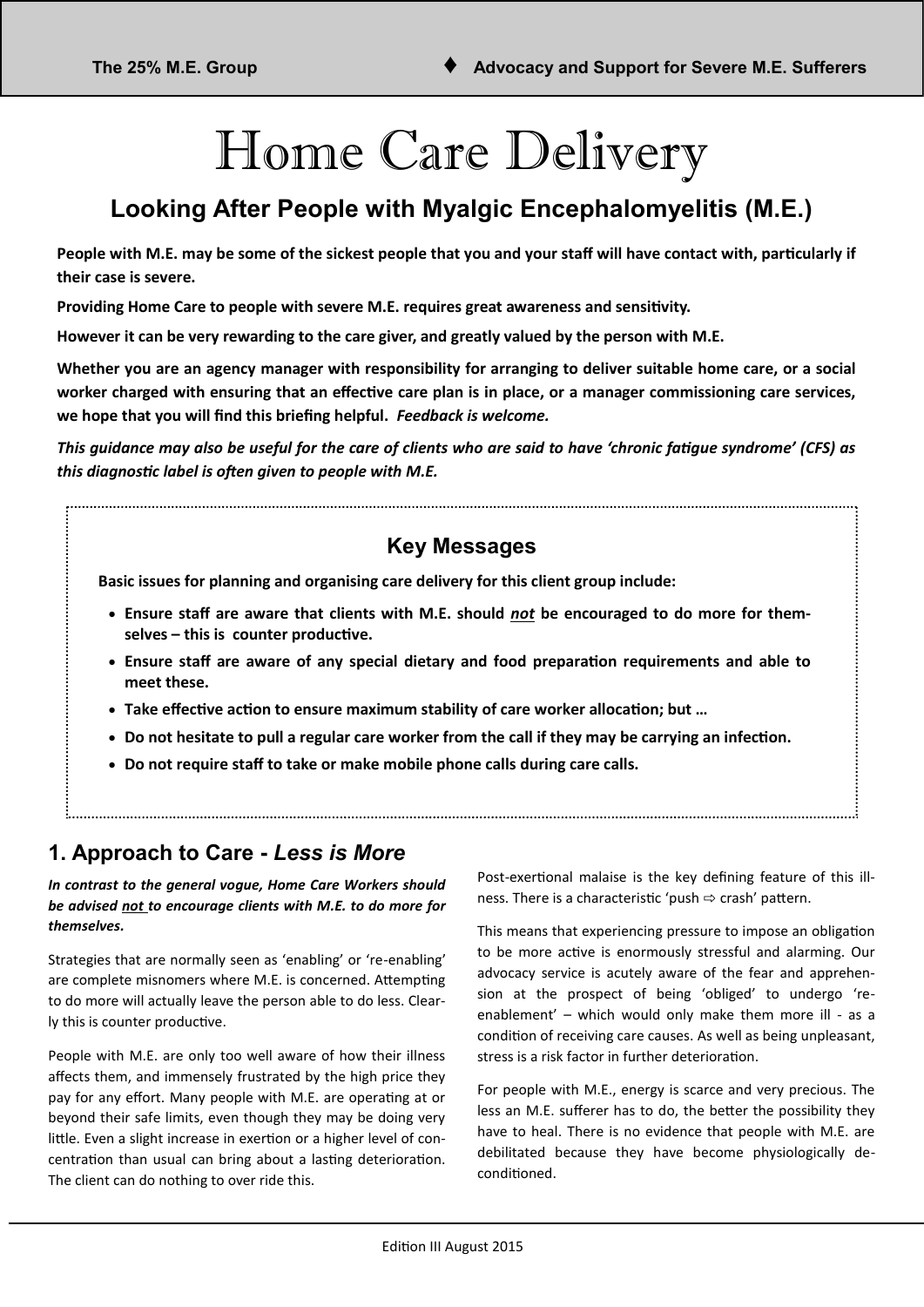#### *Avoid Sensory Overload*

People with M.E. commonly have a low tolerance of sensory input of all kinds. Noise, light, physical sensation, and vibration can become extremely unpleasant, causing ongoing discomfort and pain. Adverse after effects can continue for many days, even weeks.

So it is important that all staff attending care calls are made aware of the client's particular needs and limitations in terms of sensitivity to noise, lights, vibrations, and chemicals and are equipped to deliver care in a way that respects these.

#### *GUIDANCE FOR HANDS ON CARERS ….*

*People with M.E. need care to be delivered calmly, quietly, and gently.* 

*Let the client dictate the pace. The client knows best. Please do not try to impose your views, your priorities or your values on clients.* 

*When receiving instructions listen carefully, and take your own notes to assist memory if required.*

#### *Keep Communication to a Minimum*

The more the client is required to say and do during a care call, the less they will be able to say and do for the rest of the day.

There may be very little reserve of energy. A client with M.E. may quickly become confused, or struggle to say what they want to say, or become unable to talk at all.

#### *GUIDANCE FOR HANDS ON CARERS …*

*Some clients with M.E. are too debilitated to ask you to be quiet when needed, or to ask you to talk in a quieter voice.* 

*Clients with M.E. may seem rude or disengaged at times. They may ask you to 'go away' or to 'be quiet'. This is not meant badly.*

*If the person isn't chatty it's because they feel too ill. It is not reflective on you. Observe the silence. Don't make the person feel they must talk, to be polite.*

*If you are doubling up with a colleague, please don't chat to each other over the person you are caring for. This is never good practice. And it makes it even harder for a client with M.E. to speak and be heard.*

A client's relative or informal carer might appear to 'talk for the person' e.g. giving you the tasks. They are not being domineering or trying to rule the life of the person with ME, but trying to conserve their energy. They know them best.

Alternatively the family / or the agency could make a very detailed care plan with times and tasks with the need for minimum questions.

#### *Chemical Sensitivity*

Not all clients with M.E. will suffer from sensitivity to chemicals. However this is common in people with M.E. and in some cases the trigger threshold is extremely low, and the consequences if breached are severe.

**Personal example from a patient** *"For several days after exposure to a carer who had used products containing chemicals I was unable to talk, unable to think clearly or make decisions, and I had problems concentrating."*

Quite serious adverse effects can follow exposure to many items that are commonly used. For example:

- Perfume and alcohol found in many common household products
- People wearing products containing perfume and / or alcohol, including scented beauty products
- Plastic wrappings, plastic bags
- Printed materials
- Acrylic nails (also unhygienic)
- Nicotine

A care worker smelling of nicotine can trigger off unpleasant reactions in a chemically sensitive client. If a client stipulates that they require a non smoker it means just that  $-$  a carer who does not smoke – not just someone who does not smoke while in the client's home.

**'… A full functional assessment of the personal and domestic needs of the patient within the home should be completed (for example, people with severe CFS/ME are often sensitive to light, noise and chemicals, so may require quiet, dark surroundings with no or limited use of household products such as cleaning products or air fresheners) …'**

*extract from 'NICE' clinical guideline 53*

#### *The Use & Misuse of Mobile Phones*

Please organise communication with Home Care Workers outside of care sessions and neither encourage nor require staff to use mobile phones during care calls.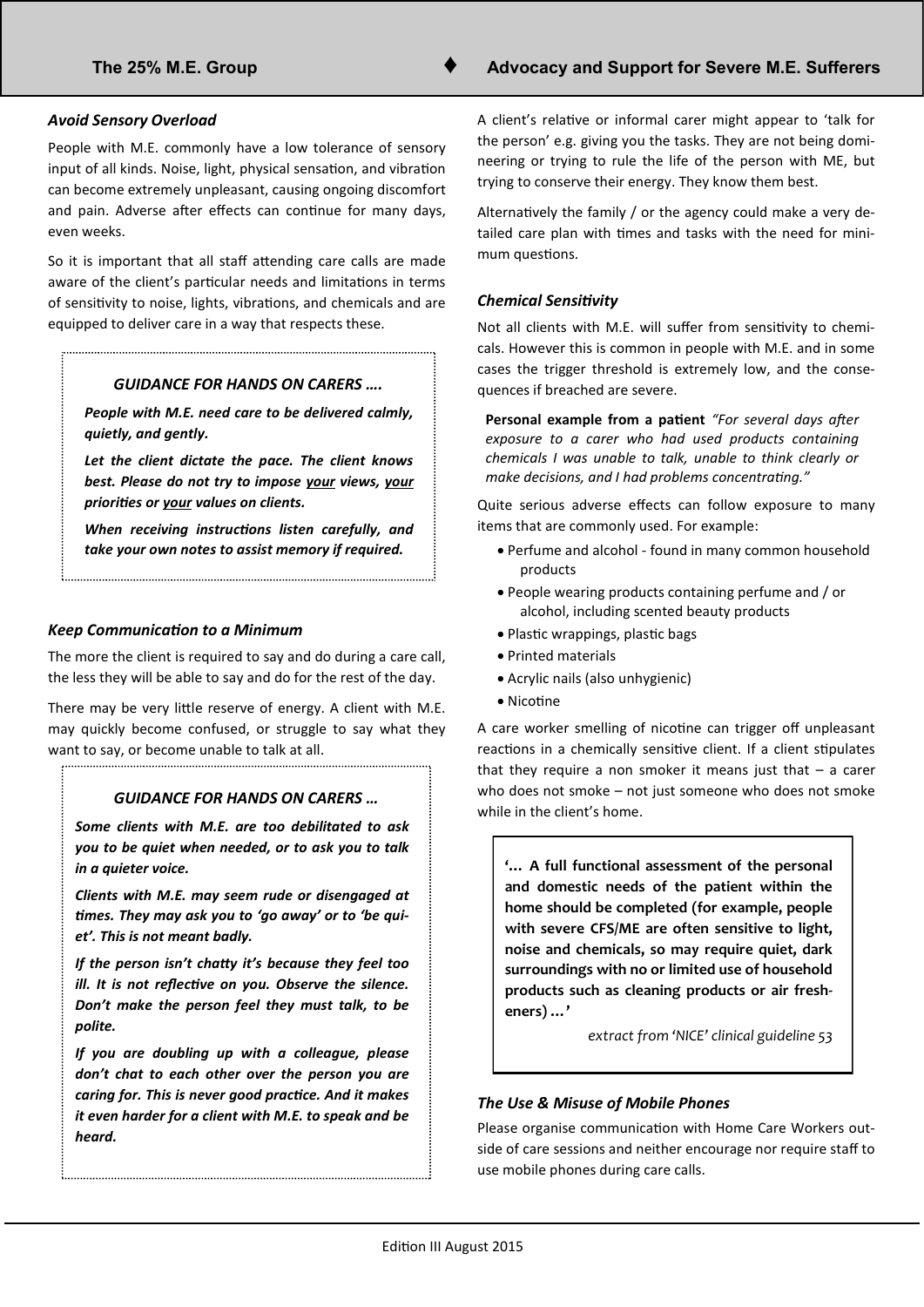The impact of hearing a mobile phone ringing could be distressing and damaging to a very sick and noise sensitive client. It is also rude and unprofessional for Home Care Workers to use mobile phones during care delivery sessions.

If you need to update staff then messages can be left on mobiles, for checking *in between* care calls.

#### *GUIDANCE FOR HANDS ON CARERS …*

*NOISE – Don't be boisterous: Adopt a quiet, gentle, delicate demeanour. Speak quietly. Don't bang and crash around.* 

*Washing up: do it quietly, gently, close any doors to reduce noise.*

*Hoovering: close doors; if still too noisy try using an old fashioned Ewbank carpet sweeper or omit altogether*

*Mobiles: there is no necessity for mobile phones to be switched on or used during a call*

*LIGHT - You may find clients with M.E. wearing dark glasses, living with their curtains shut, and using only low intensity lighting. Please observe their need for shielding from light. This may mean meeting care needs in very dim conditions.* 

 $~\sim\sim\sim\sim\sim\sim\sim\sim$ 

**2. Protecting from Infection** 

*Clearly all clients should be protected from exposure to infection. However people with M.E. may be particularly vulnerable. Catching infections tends to make people with M.E. much worse, also they find it difficult to get over infections.* 

*Personal example from a patient: "I caught a chest infection from a Home Care Worker in 2007 – I still have it seven years later."*

#### *Does your agency have sufficient staff to avoid exposing vulnerable clients to risk of infection at all times?*

Protecting a client with M.E. from potentially lasting and damaging infections means replacing a member of your staff when they have an infection, or if they have recently had contact with another person with an infection – including their children, or a previous client. It is critical that Home Care Workers know not to attend a call to a client with M.E. In any of these circumstances. It is all too easy to fall into the trap of imagining that because you are starting to feel better the client is no longer at risk of catching your infection.

In addition, the usual health and care protocols should be followed.

#### *GUIDANCE FOR HANDS ON CARERS …*

*Hand Washing is Vital to Avoid Passing on any Infection:*

 *On arrival wash your hands* 

 *If you touch your face wash your hands again After shopping wash your hands again*

 *If you go to the toilet wash your hands again*

*When handling anything that has been in contact with bodily fluids - used tissues, sheets, clothes, continence pads - use gloves and also the protection of an apron, dependent on the task. Please ensure that you have sufficient supply of gloves to change them as required.* 

# **3. Shopping, Cooking, Support to Eat**

~~~~~~~~~

*There are many reasons why additional support around mealtimes may be required.* 

Gastro intestinal problems and reactions to certain foodstuffs are common. These are very severe in some patients. Many M.E. patients cannot eat basic staple foods such as wheat, gluten and dairy products, and react very badly to certain food additives & preservatives - like nitrates/sulphates, which are commonly found in sausages, ham, and packaged cold meats: this mean the client's meals will need to be cooked from scratch from carefully selected ingredients.

#### **'Dietary interventions and supplements**

**People with severe CFS/ME may face many difficulties in achieving adequate and balanced dietary intake including:**

**• pain and fatigue making the physical process of eating difficult and possibly requiring help with feeding**

- **sensitivity to the smell or taste of food**
- **difficult or painful swallowing**
- **sore throat making eating difficult**
- **nausea affecting the ability to eat**
- **bowel symptoms affecting food choices**
- **food intolerances leading to a restricted diet**
- **disturbed sleep patterns causing meal patterns to be disrupted**
- **the need for carers to help with all aspects of food purchase and preparation.'**
	- *extract from 'NICE' clinical guideline 53*